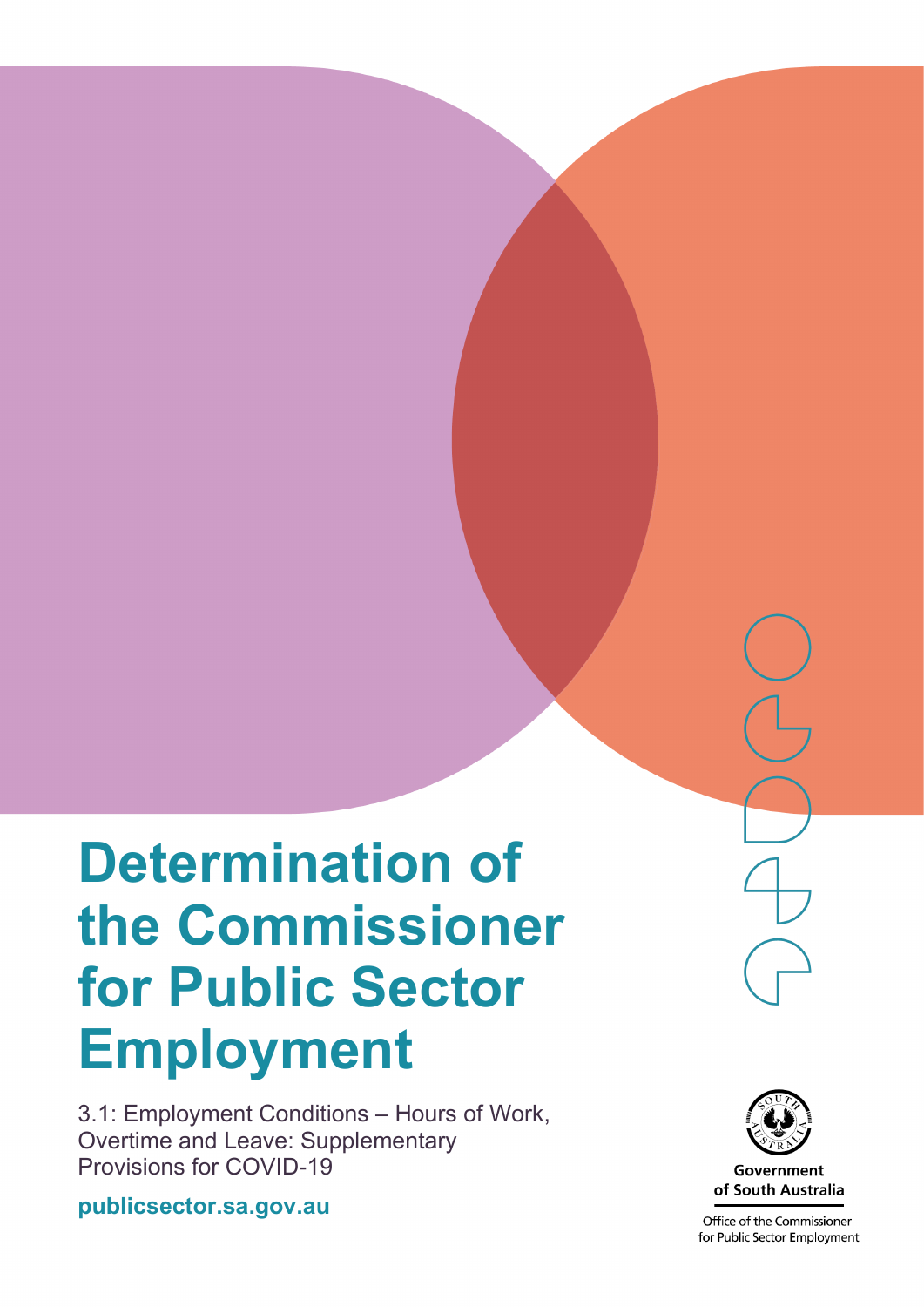| Employment Conditions - Hours of Work, Overtime and Leave: Supplementary Provisions for |  |
|-----------------------------------------------------------------------------------------|--|
|                                                                                         |  |
|                                                                                         |  |
|                                                                                         |  |
|                                                                                         |  |
|                                                                                         |  |
|                                                                                         |  |
|                                                                                         |  |
|                                                                                         |  |
|                                                                                         |  |
|                                                                                         |  |
|                                                                                         |  |
|                                                                                         |  |
|                                                                                         |  |
|                                                                                         |  |
|                                                                                         |  |
| REGULAR TESTING REQUIRED IN LINE WITH EMERGENCY MANAGEMENT DIRECTION8                   |  |
|                                                                                         |  |
|                                                                                         |  |
|                                                                                         |  |
|                                                                                         |  |
|                                                                                         |  |
|                                                                                         |  |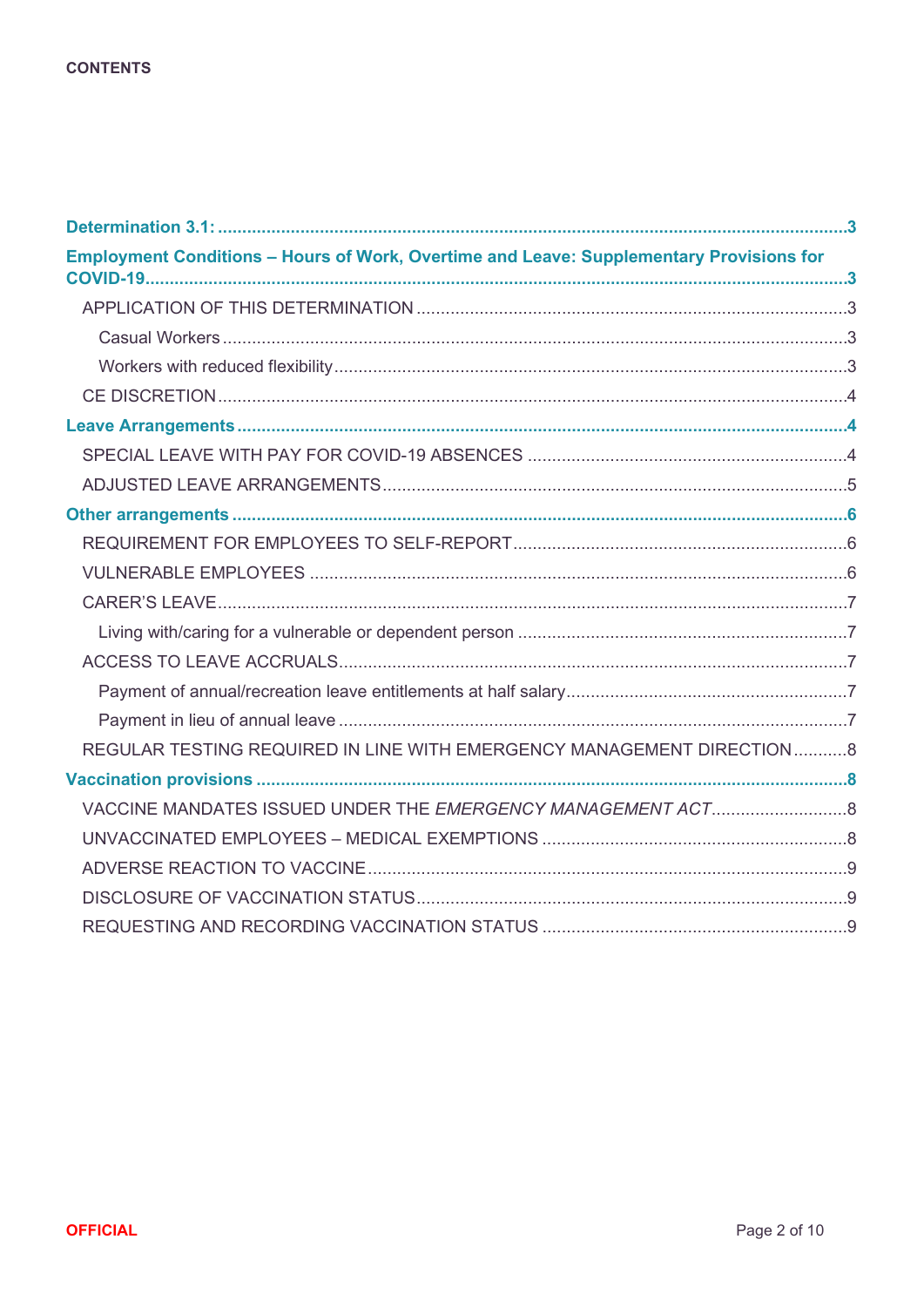### **Determination 3.1:**

### **Employment Conditions – Hours of Work, Overtime and Leave: Supplementary Provisions for COVID-19**

**Date of Operation:** 14 December 2021 **Review Date:** This document will be subject to revision as circumstances develop.

This determination is issued in accordance with the Commissioner for Public Sector Employment's powers under section 14(1)(b) of the *Public Sector Act 2009.* It has immediate effect and will remain in place until such time as it is revoked. This determination has been issued in response to the situation presented by COVID-19. It supports continued efforts to respond to the possible spread of COVID-19 while still delivering essential services to the community.

For the purposes of managing and minimising the impact of COVID-19, this determination over-rides existing leave and travel provisions contained within any current Commissioner's Determinations.

Unless explicitly stated, any reference to special leave with pay within this Determination is Special Leave with Pay for COVID-19 (SLWP).

#### **APPLICATION OF THIS DETERMINATION**

#### **Casual Workers**

Casual workers remain ineligible for special leave with pay but may access any other applicable entitlements at the discretion of the delegate (e.g. long service leave).

#### **Workers with reduced flexibility**

It is recognised that distinct categories of workers operate in complex settings within the sector. Different levels of workplace flexibility will consequently apply to different worker groups, depending on the nature of the service being carried out. Flexible working options are limited for front-line workers continuing to provide critical services to ensure South Australia thrives while also effectively responding to COVID-19. Such critical services include but are not limited to:

- Health services
- Emergency services
- Human and child protection services
- Education services
- Correctional services

While it is preferable to support flexible working arrangements where practicable and appropriate, this will not always be possible. If agencies have not yet done so, they should identify and communicate to relevant staff operating in a setting of reduced flexibility the options that are available to them, and those that are unable to be accommodated due to the need to continue critical service delivery.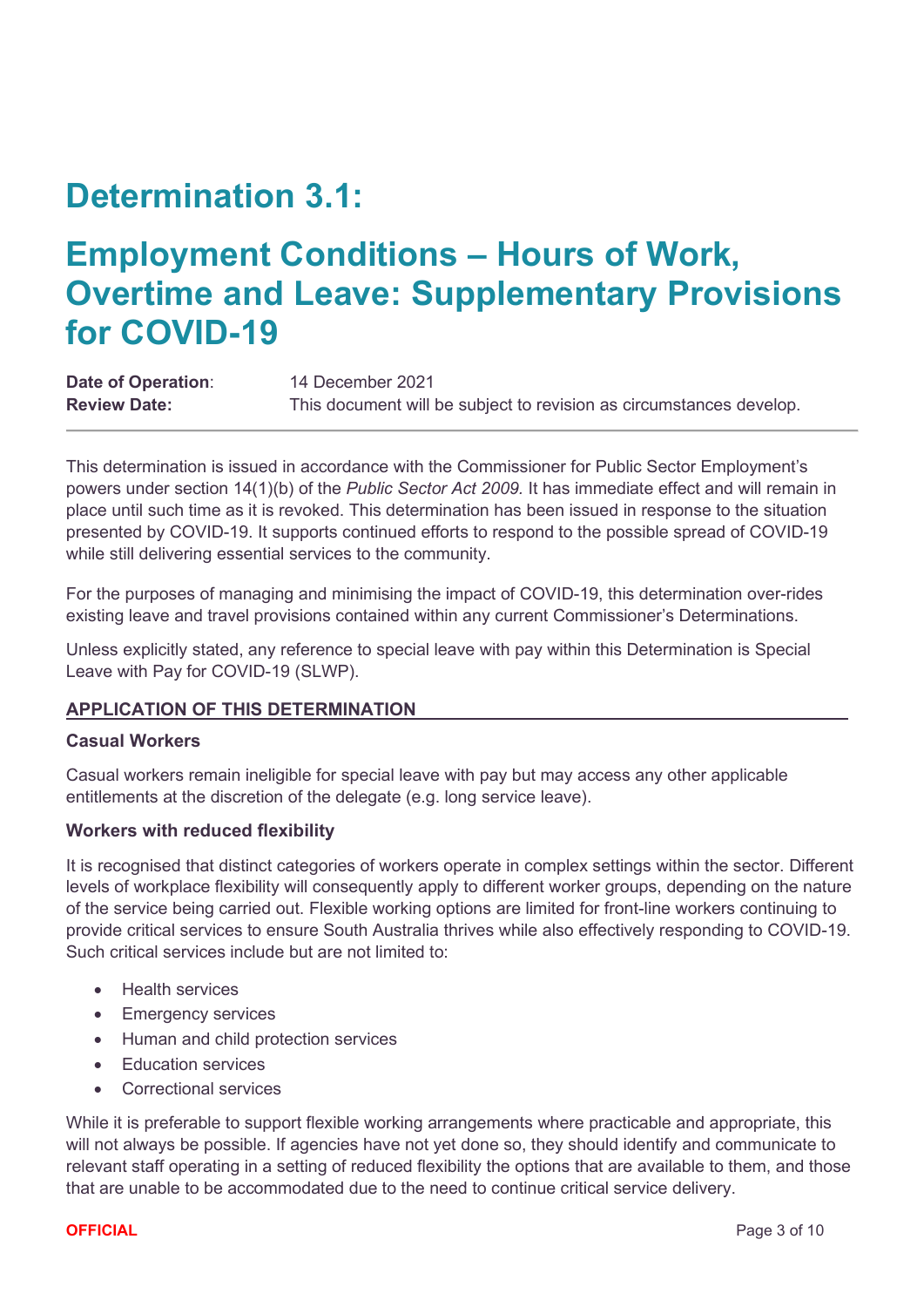#### **CE DISCRETION**

This Determination identifies the minimum provisions available to support public sector employees during COVID-19. It is however noted that, unless otherwise stated, chief executives and agency heads maintain discretionary authority to approve or not approve arrangements on a case-by-case basis, provided appropriate justification can be provided to the employee.

### Leave Arrangements

#### **SPECIAL LEAVE WITH PAY FOR COVID-19 ABSENCES**

In recognition of the continued public health situation relating to COVID-19, special leave with pay of up to 15 days is available to support absences from the workplace for COVID-19 situations. This special leave with pay is separate and in addition to existing special leave with pay provisions in *Commissioner's Determination 3.1: Employment Conditions – Hours of Work, Overtime and Leave* (CD3.1).

Special leave with pay for COVID-19 may be accessed more than once, but the aggregate is to be limited to 15 days per service year.

Special leave with pay is applied for, taken, and recorded in hours. Special leave with pay applies to part time employees on a pro rata basis in that the number of days available would be proportionate to the full-time equivalent (FTE) of that employee.

Special leave with pay is only paid at an employee's ordinary rate of pay for the relevant day/hours.

This special leave with pay is not considered to be part of the 15 days' special leave with pay as detailed in the *Commissioner's Determination 3.1: Employment Conditions – Hours of Work, Overtime and Leave* (CD3.1).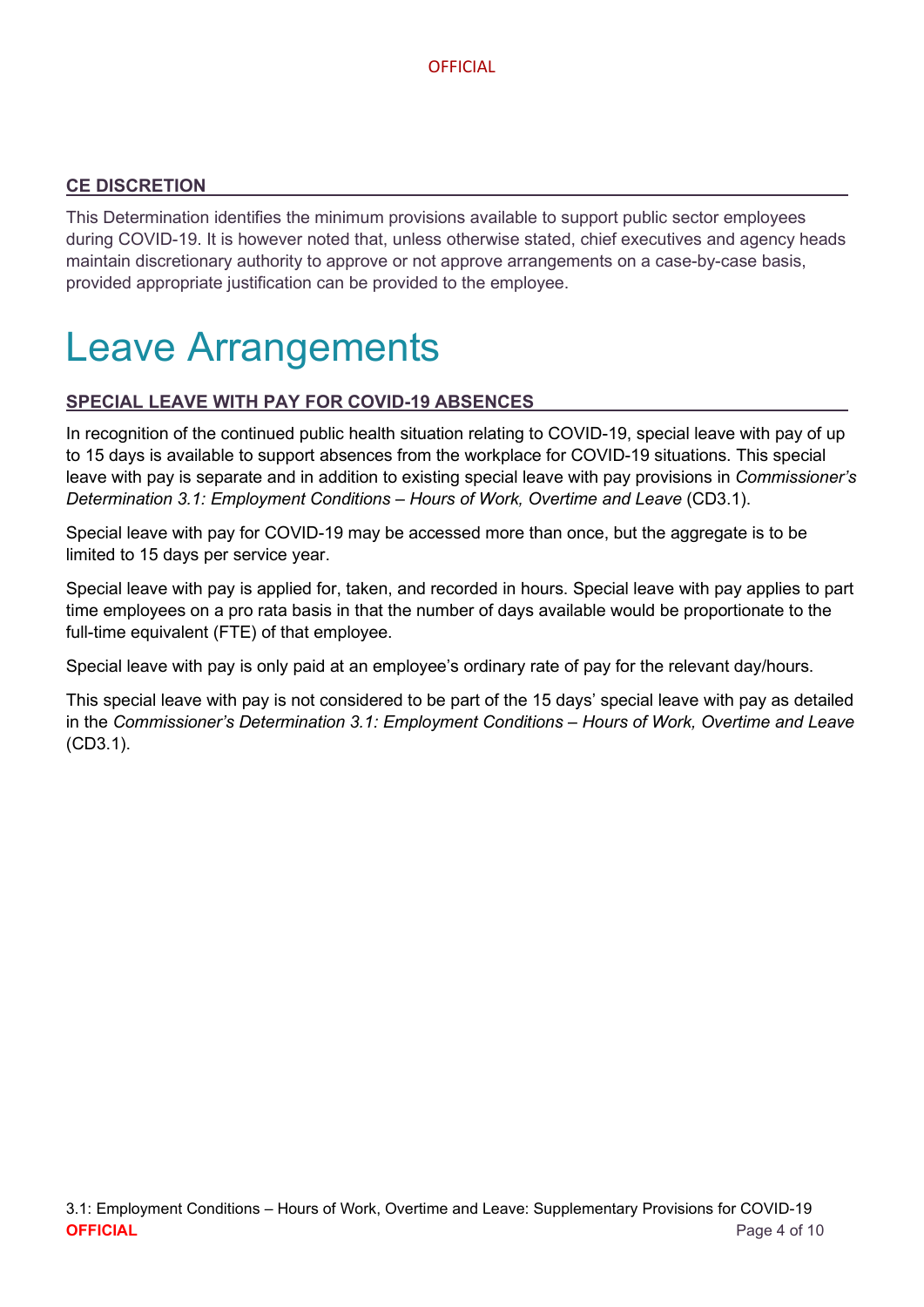#### **ADJUSTED LEAVE ARRANGEMENTS**

In recognition of the new situation presented by the general opening of South Australia's borders, previous COVID-19 leave provisions are no longer in effect and are replaced with the below.

| <b>SCENARIO</b>                                                                                               | <b>EXAMPLE APPLICATION</b>                                                                                      | <b>PROVISION</b><br>(in order or priority)                                                                                                                            |
|---------------------------------------------------------------------------------------------------------------|-----------------------------------------------------------------------------------------------------------------|-----------------------------------------------------------------------------------------------------------------------------------------------------------------------|
| Well, but unable to attend the<br>workplace                                                                   | Absent for testing required by<br>health authorities, required to<br>quarantine, worksite closure               | 1. Flexible working<br>arrangements if possible;<br>or otherwise<br>2. Special Leave With Pay<br>(SLWP) will be available                                             |
| Unwell (COVID-related)                                                                                        | Symptomatic and requiring<br>testing*, COVID positive                                                           | 1. Employee's sick leave<br>entitlement (accessed in line<br>with existing agency<br>processes)                                                                       |
| Exposure to COVID-19 occurred<br>during employee's leave<br>period** and requires quarantine<br>or isolation. | Personal travel (intrastate,<br>interstate or overseas), visit to<br>an exposure site while on<br>annual leave. | 1. Flexible working<br>arrangements if possible;<br>or otherwise<br>2. Employee's personal leave<br>entitlements (annual, LSL,<br>retention), or leave without<br>pay |

\*Working from home may be permitted if the employee is mildly symptomatic but otherwise remains well, and appropriate duties are available. This should be considered on a case-by-case basis depending on the individual circumstances.

**\*\*** For the purposes of this Determination, the employee's leave period is to be considered as from the time the employee stops duties until they recommence duties. This is inclusive of any unpaid days prior to returning to work (e.g. a weekend).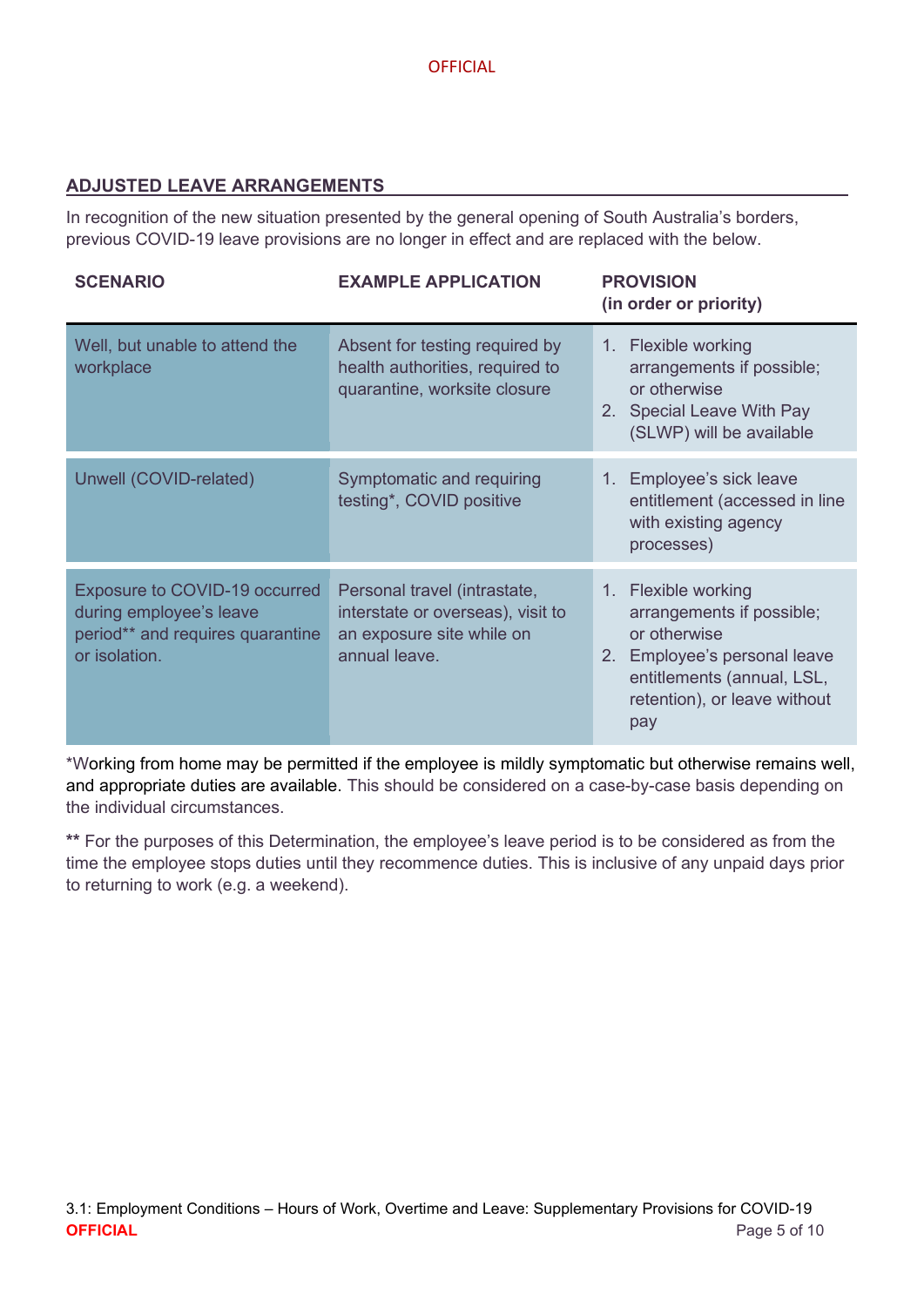## Other arrangements

### **REQUIREMENT FOR EMPLOYEES TO SELF-REPORT**

An employee must self-report to their manager as soon as possible if they:

- Are unwell and exhibiting symptoms that may be associated with COVID-19.
- Have had close contact with a confirmed or probable case of COVID-19.
- Have had casual contact with a confirmed case of COVID-19.
- Have been advised or directed by health authorities to isolate, quarantine or be tested for COVID-19.
- Have been tested for COVID-19 and are awaiting test results.
- Have tested positive for COVID-19.
- Have tested negative for COVID-19 but otherwise remain unwell; or
- Are being treated for COVID-19.

Agencies must ensure employees understand their self-reporting obligations, including the process required by the agency for them to report, and any obligation to provide evidence as necessary upon request.

Employees who report any of the above must abide by any direction given by a health authority, which may include remaining absent from the workplace. Working from home may be permitted if the employee otherwise remains well and duties are available.

#### **VULNERABLE EMPLOYEES**

Health advice on vulnerable members of our community remains the same.

Those at higher risk continue to be:

- People aged over 70; or
- People with one or more specific pre-existing medical conditions.

Agencies should refer to the Australian Department of Health website for the most current list of preexisting medical conditions which may increase risk.

Aboriginal and Torres Strait Islander people may also be at increased risk of severe disease in any public health emergency and should be considered a priority population when assessing potential risk related to COVID-19.

Anyone considered vulnerable should seek advice from their medical practitioner on their presence in the workplace. Agencies should develop individual workplace COVID-19 management plans for those staff who may be at higher risk of more severe illness.

If a vulnerable employee can return to the workplace but wishes to remain at home, and flexible working arrangements are not practicable or appropriate, the employee may seek to access their personal annual, LSL or retention leave entitlements or leave without pay.

The chief executive may provide access to SLWP on a case-by-case basis if they deem it appropriate in the individual circumstances. 

3.1: Employment Conditions – Hours of Work, Overtime and Leave: Supplementary Provisions for COVID-19 **OFFICIAL** Page 6 of 10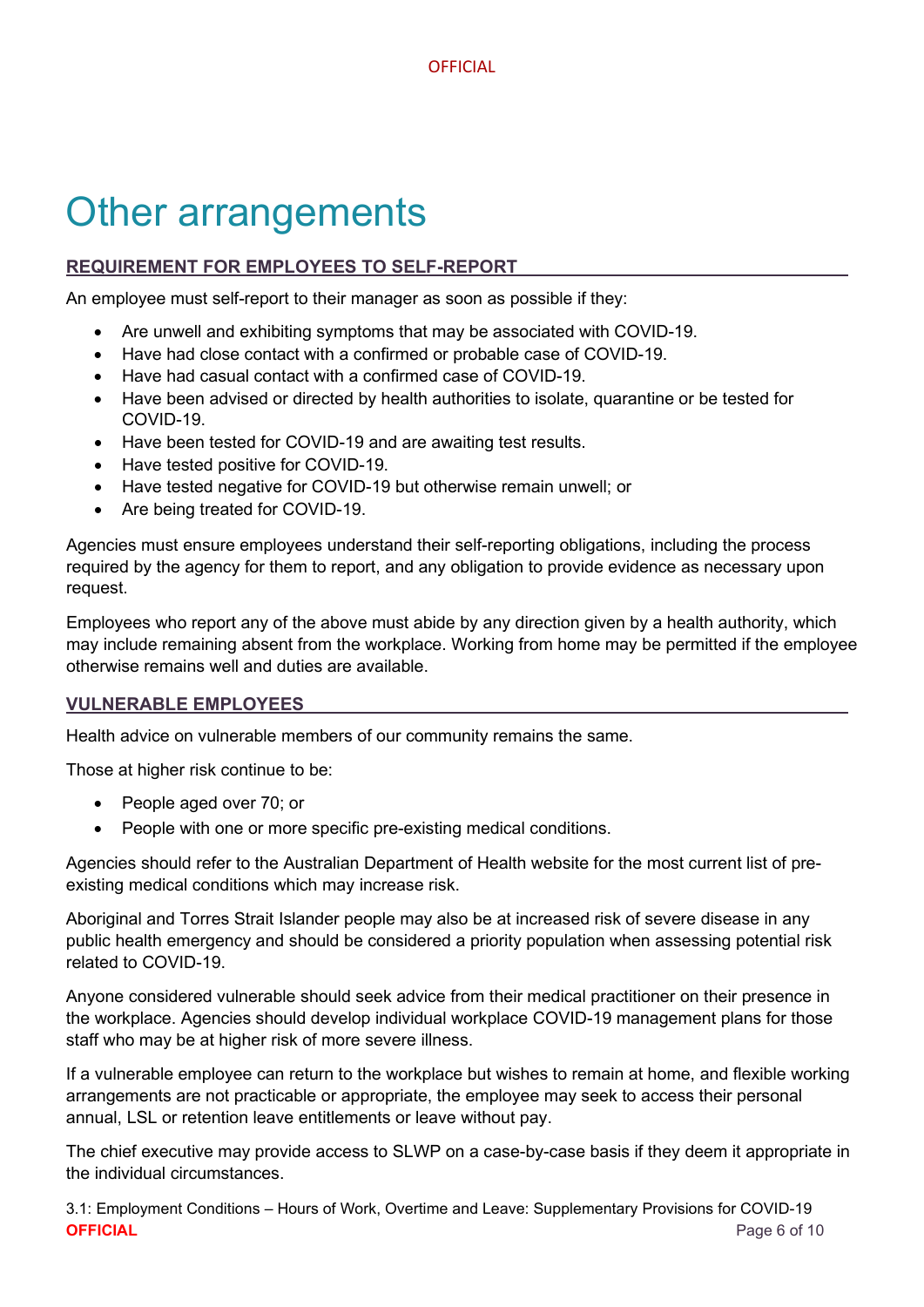#### **CARER'S LEAVE**

Employees may access an uncapped amount of their accrued sick/carer's leave for COVID-19 caring purposes each year.

Access should also be provided for the purpose of caring for school aged or pre-school aged children who are well but unable to attend childcare or school due to a site closure, or because of a requirement for the child to quarantine.

Carer's leave may also be utilised to accompany a child or dependent to a COVID-19 vaccination appointment.

#### **Living with/caring for a vulnerable or dependent person**

An employee living with or caring for a vulnerable person may request flexible working arrangements to support their personal requirements, but such a request must be negotiated and agreed to between the manager and employee before implementation and should identify a date of review. The practicality of any arrangement must be considered in the context of the work required of the employee, and the level of risk to the vulnerable or dependent person if the employee was to remain in the workplace.

Where flexible working arrangements cannot be accommodated, the employee may seek to access their personal annual, LSL or retention leave entitlements or leave without pay.

#### **ACCESS TO LEAVE ACCRUALS**

Given the extended duration of the COVID-19 pandemic, it is important to plan and enable employees to access leave accruals in a timely fashion to allow them time to refresh and recharge. Ideally, annual/recreation leave should be taken within 12 months of accrual. Continued rollover of leave accruals should be closely monitored to ensure impact on employee mental health is managed.

#### **Payment of annual/recreation leave entitlements at half salary**

In recognition of the current need for additional flexibility in taking leave, and in accordance with Schedule 1, Part 4, clause 5(3) of the PS Act, employees may apply to take annual/recreation leave on half salary. In this event, the period of leave is to be twice the period to which the employee would otherwise have been entitled.

#### **Payment in lieu of annual leave**

Where employees are critical to the COVID-19 response, and to assist with staffing the response, employees may request to receive payment in lieu of annual leave subject to the following conditions:

- The employer cannot require an employee to take payment in lieu of annual leave. Any request must be at the initiative of the employee.
- Requests are considered on a case-by-case basis, taking into consideration the possible impact on the employee's wellbeing if they do not take time away from the workplace.
- Employees must have at least two weeks' annual leave remaining after payment.
- The agreement to receive payment in lieu of leave must be recorded in writing for each payment
- The payment must be equivalent to the amount the employee would have received (including leave loading) had the leave been taken

3.1: Employment Conditions – Hours of Work, Overtime and Leave: Supplementary Provisions for COVID-19 **OFFICIAL** Page 7 of 10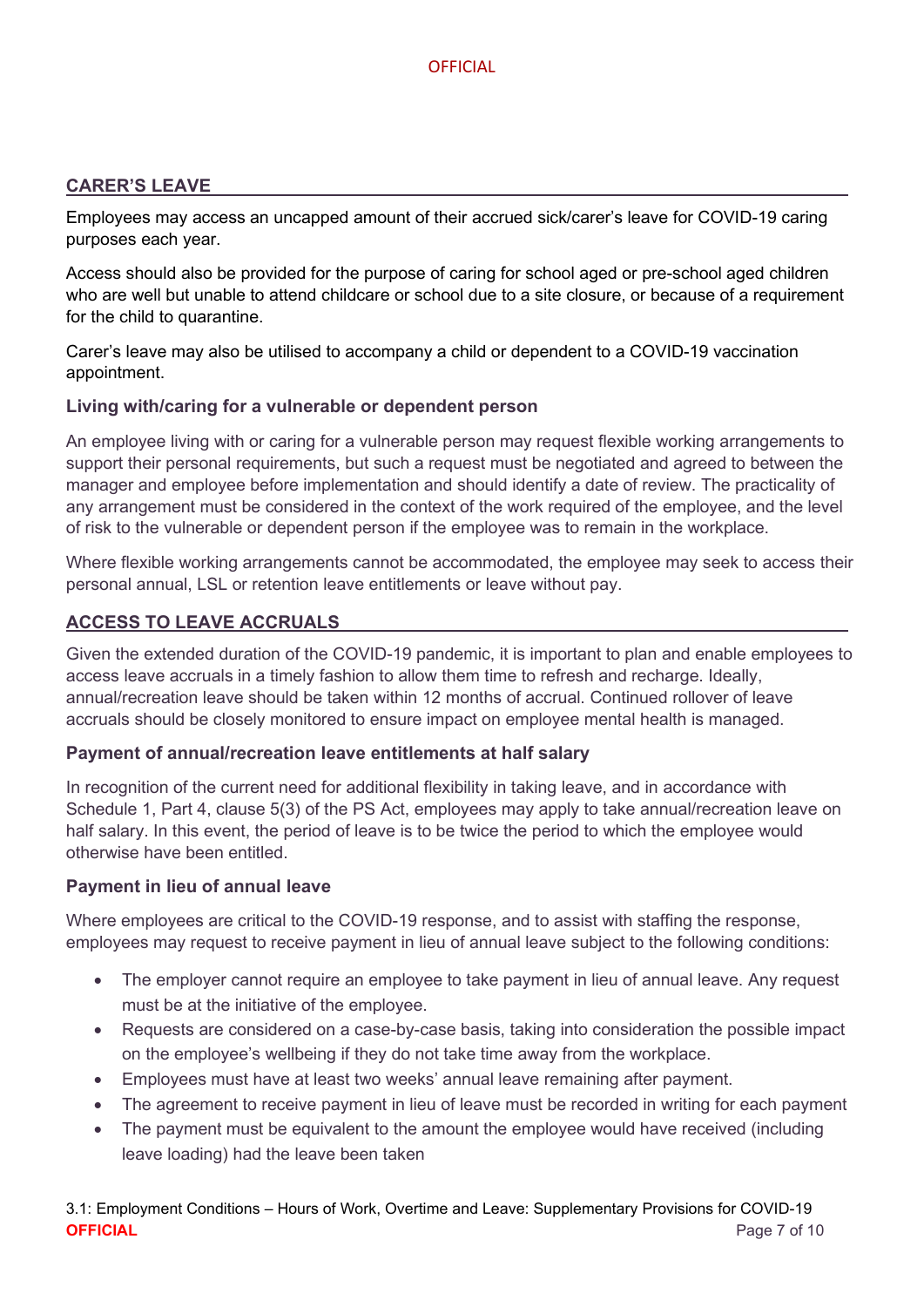#### **REGULAR TESTING REQUIRED IN LINE WITH EMERGENCY MANAGEMENT DIRECTION**

Where the duties carried out by an employee require regular COVID-19 testing under an *Emergency Management Act 2004* (EM Act) direction, any period waiting in line to be tested will be treated as paid work time, including reasonable travel time from their home or workplace to the testing facility.

If required testing falls on a non-workday the employee will be paid the appropriate rate for the minimum hours of engagement under the relevant industrial instrument.

If required testing falls during a period of leave the employee will be re-credited one full day of the applicable leave for each day they are required to undergo testing.

Evidence of testing may be required by the agency prior to the recrediting of leave.

### Vaccination provisions

Public sector employees will be encouraged and supported to receive their vaccination where possible to help protect the community against COVID-19.

#### **VACCINE MANDATES ISSUED UNDER THE** *EMERGENCY MANAGEMENT ACT*

Some workgroups are currently subject to a legally binding direction issued under the EM Act requiring COVID-19 vaccination in order to carry out their work duties (with limited medical exemptions).

Directions issued under the EM Act are lawfully binding. It is the responsibility of any employee covered by such a direction to ensure they can comply. Failure to do so is an offence. Agencies must abide by all requirements of an applicable direction issued under the EM Act.

Staff who are subject to a mandate under the EM Act and remain unvaccinated without a valid medical exemption will be managed in accordance with internal agency processes. Such staff will not be eligible for special leave with pay for COVID-19.

#### **UNVACCINATED EMPLOYEES – MEDICAL EXEMPTIONS**

There will be instances where an employee has a valid medical reason to remain unvaccinated for COVID-19, even if vaccination is required to continue their duties. Such staff must seek an appropriately endorsed medical exemption in accordance with any applicable requirements. On providing an endorsed valid medical exemption the employee may be risk-assessed to identify all appropriate mitigation treatments such as Personal Protective Equipment and hygiene standards in order for the employee to remain in the workplace.

Valid medical reasons are those stipulated by the [Australian Technical Advisory Group on Immunisation](https://www.sahealth.sa.gov.au/wps/wcm/connect/public+content/sa+health+internet/conditions/infectious+diseases/covid-19/health+professionals/covid-19+advice+for+health+professionals/covid-19+vaccination+clinical+information)  [\(ATAGI\).](https://www.sahealth.sa.gov.au/wps/wcm/connect/public+content/sa+health+internet/conditions/infectious+diseases/covid-19/health+professionals/covid-19+advice+for+health+professionals/covid-19+vaccination+clinical+information)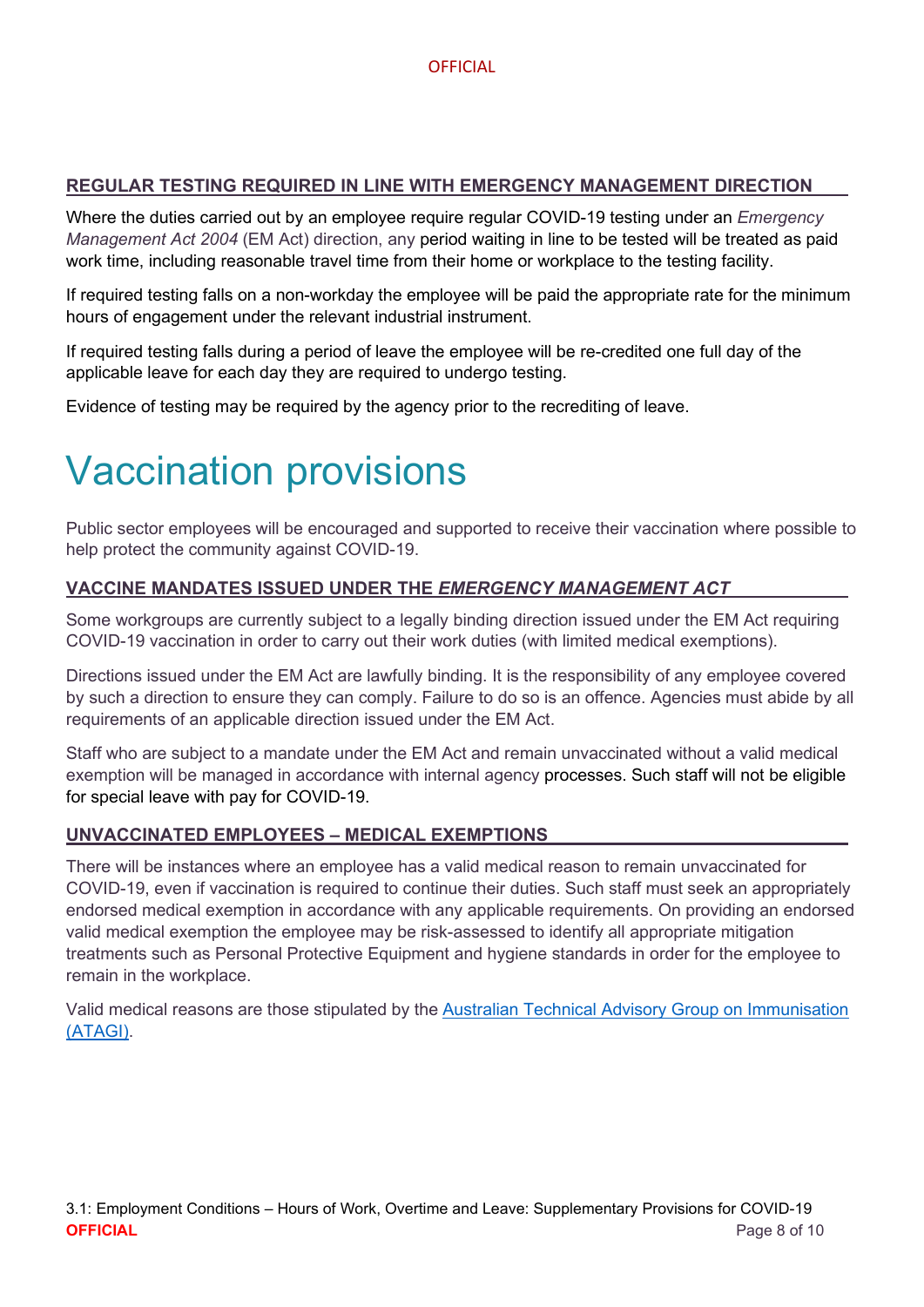#### **ADVERSE REACTION TO VACCINE**

In instances where an employee receives a COVID-19 vaccine and experiences an adverse reaction, normal sick leave provisions will apply.

#### **DISCLOSURE OF VACCINATION STATUS**

To assist with the planning and management of a sector emergency response to increased COVID-19 community transmission it is critical to understand the level of vaccination across the workforce. Consequently, all employees are strongly encouraged to disclose their vaccination status and should be reassured that any information provided will be used for appropriate purposes.

Chief Executives may also elect to issue a management direction to disclose vaccination status based on the risk profile for their employees and/or clients but should seek advice from the Crown Solicitor's Office before doing so.

#### **REQUESTING AND RECORDING VACCINATION STATUS**

Agencies are encouraged to implement a process which allows managers to sight evidence of an employee's vaccination. Copies of evidence will not generally be required to be retained unless there is a clear lawful reason or requirement to do so.

A principles-based approach to gathering personal information should be adopted and should include:

- **Data minimisation** to ensure only critical information is collected
- **Purpose of use** to ensure clarity on why the information is required, and how it will be used.
- **Security** to ensure any information collection is safe and secure, and storage of information is appropriate in line with the [Information Privacy Principles Instruction PC012.](https://www.dpc.sa.gov.au/resources-and-publications/premier-and-cabinet-circulars/DPC-Circular-Information-Privacy-Principles-IPPS-Instruction.pdf)
- **Access and correction** to ensure only appropriate people have access to information, and that employees can apply to access and correct any personal information about them.

Agencies should review further information on the [State Records SA website.](https://archives.sa.gov.au/managing-information/releasing-information-and-privacy/privacy-south-australia/collection-and-handling-personal-information)